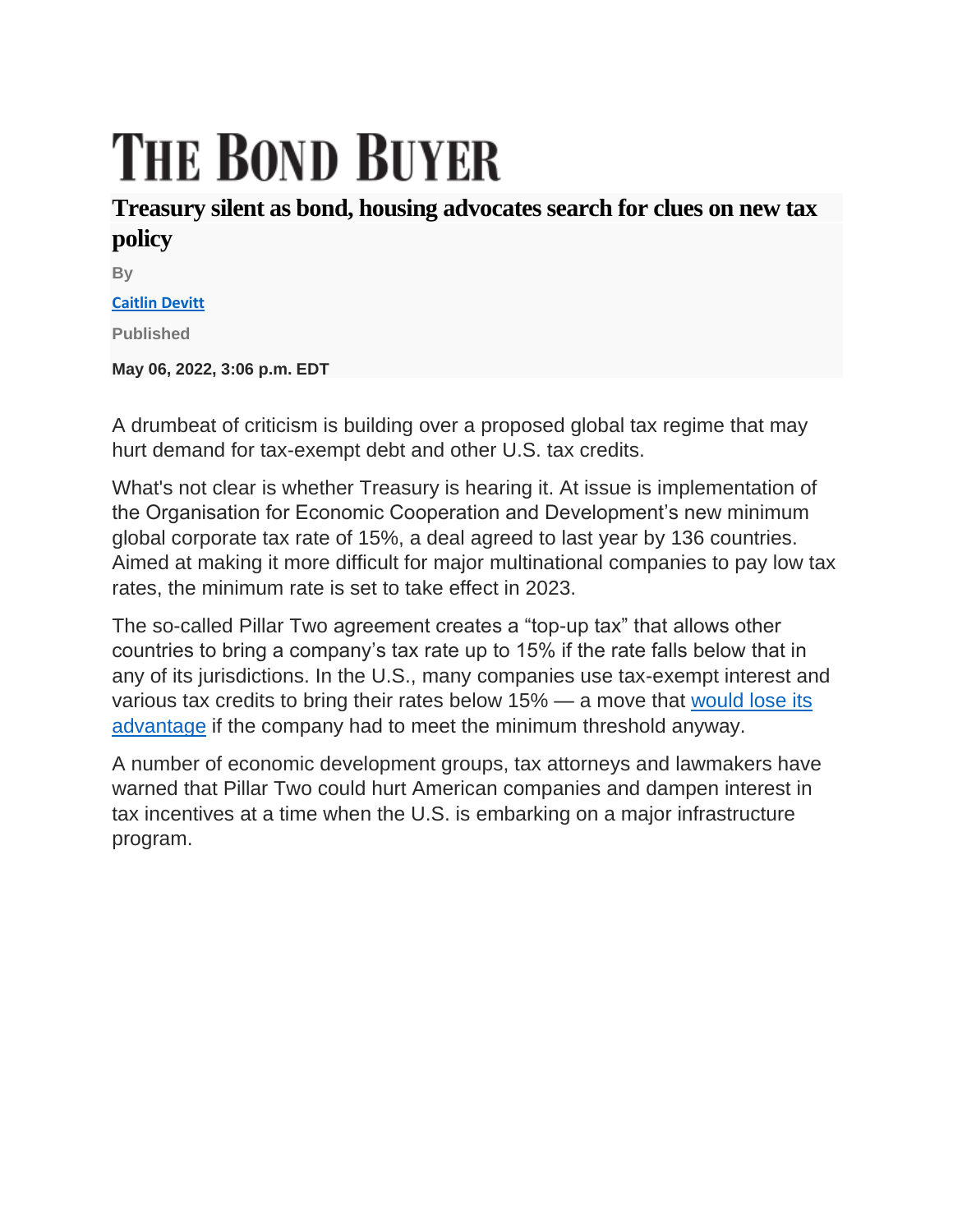

While advocacy groups like the Council of Development Finance Agencies has been talking regularly with lawmakers, Treasury has been less responsive, said Katie Kramer, **vice president of the CDFA.**

U.S. companies that would be affected by the new rule claim about 70% of the incentive tax credits and 80% of the tax-exempt interest reported by all companies, said a group of nonprofit and business organizations, including the Securities Industry and Financial Markets Association, that sent a [March 28](https://www.actontaxreform.com/media/2rajzhox/2022-multitrade-letter-oecd-model-rules-loss-of-tax-incentives-final.pdf)  [letter](https://www.actontaxreform.com/media/2rajzhox/2022-multitrade-letter-oecd-model-rules-loss-of-tax-incentives-final.pdf) to Treasury Secretary Janet Yellen urging her to modify the rules.

While advocacy groups like the Council of Development Finance Agencies have been talking regularly with lawmakers, Treasury has been less responsive, said Katie Kramer, vice president of the CDFA, which has organized a coalition on the issue and in April [sent a letter](https://www.bondbuyer.com/news/yellen-asked-to-exclude-tax-credits-from-global-minimum-tax) to Yellen urging her to protect the tax incentives. The Bond Dealers of America also signed onto the letter.

"We have had very productive conversations with Congress," including lawmakers on the Senate Finance and House Ways and Means committees, Kramer said. "Congressional leaders are very aware of the situation and very concerned it could negatively impact important tax tools we have," she said. "We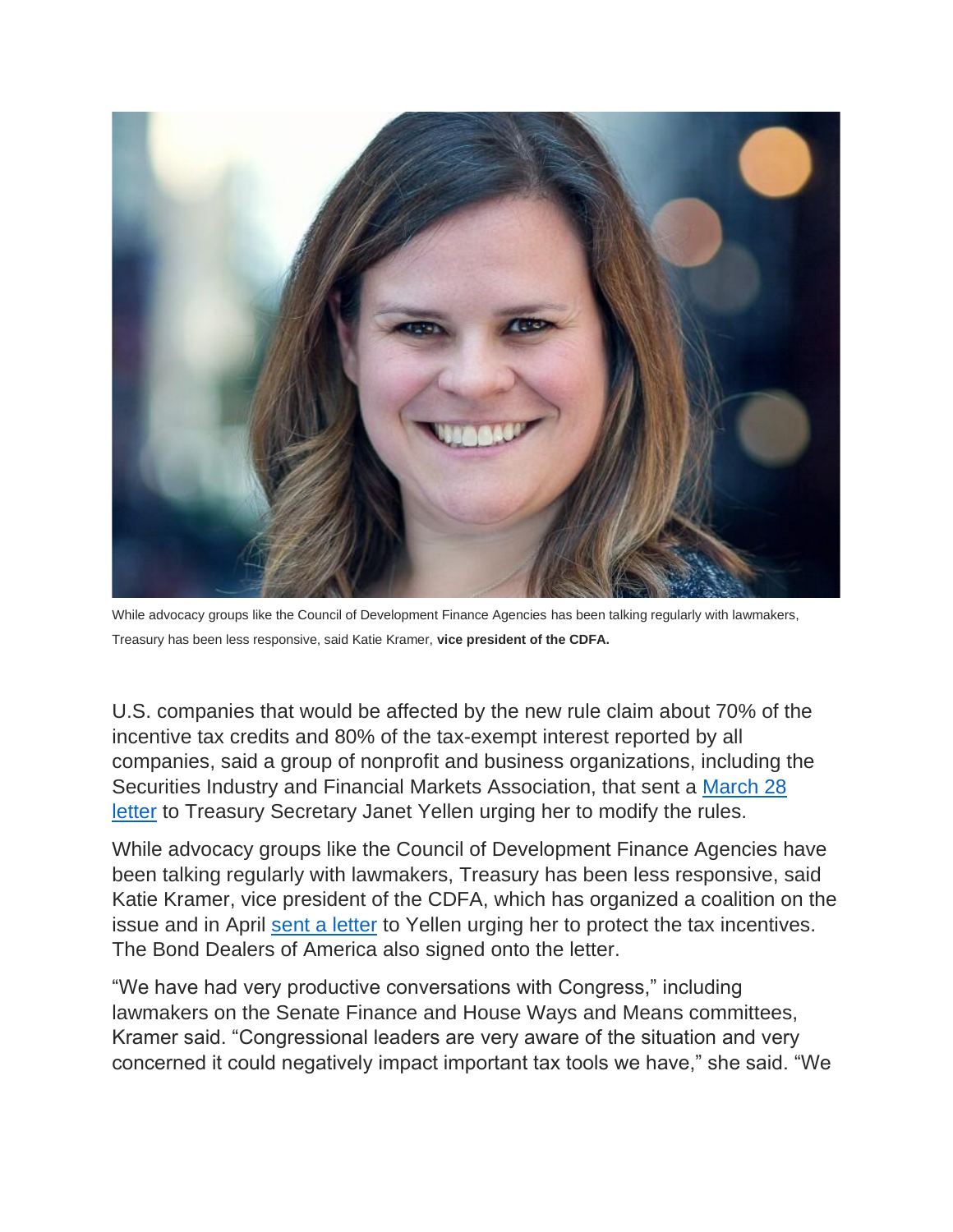have not received the same level of communication from Treasury and they have not accepted our requests for meetings. We're hoping to see that change."

Kramer said the CDFA coalition is launching an advocacy effort this summer to educate organizations about what the new regime could mean for their investors and their ability to raise capital.

"It takes years to raise capital and any hesitation in the markets makes their jobs more difficult," Kramer said, adding that she has heard that states are also beginning to voice concerns to lawmakers and Treasury.

The CDFA and other tax incentive advocates would like clarity around Treasury's thoughts on the tax credits and its communication with the OECD, Kramer said.

Some clarity came this week in a published report. On Thursday, *Politico* quoted Treasury's assistant secretary for tax policy, Lily Batchelder, as downplaying the impact on tax credits when speaking at a conference hosted by the D.C. Bar Taxation Community. *Politico* quoted Batchelder as saying her team is "confident that the value of many of our general business credits is preserved under the OECD rules, and we've established a process with the OECD for working towards additional clarifications." She singled out mentions of the low-income housing, renewable energy and the New Markets Tax Credit, the report said.

Comments like that are a positive sign, said Emily Cadik, executive director of the Affordable Housing Tax Credit Coalition.

"Treasury has made some very encouraging statements in recent days indicating their intention that the housing credit and other credits would largely not be impacted by the Pillar 2 rules implementing a global minimum tax," Cadik said. "However, additional clarity and guidance will be needed, and the details will be important to ensure continued robust investment in the housing credit."

Lawmakers – particularly Republicans on the Senate Finance Committee – have expressed frustration with Treasury's lack of communication on the issue.

Sen. Mike Crapo, R-Idaho, who sits on the Senate Finance Committee, is one of several Republican lawmakers who sent a [letter](https://www.finance.senate.gov/imo/media/doc/finance_republicans_oecd_follow-up.pdf) to Yellen in February – following a December 2021 letter, which they said got no response – expressing concerns about the effect of the OECD agreement on U.S. competitiveness and tax revenue.

More recently, Crapo wrote an April 27 opinion piece in *Bloomberg Tax* that said Congress has been left "in the dark" about the new regime and that lawmakers